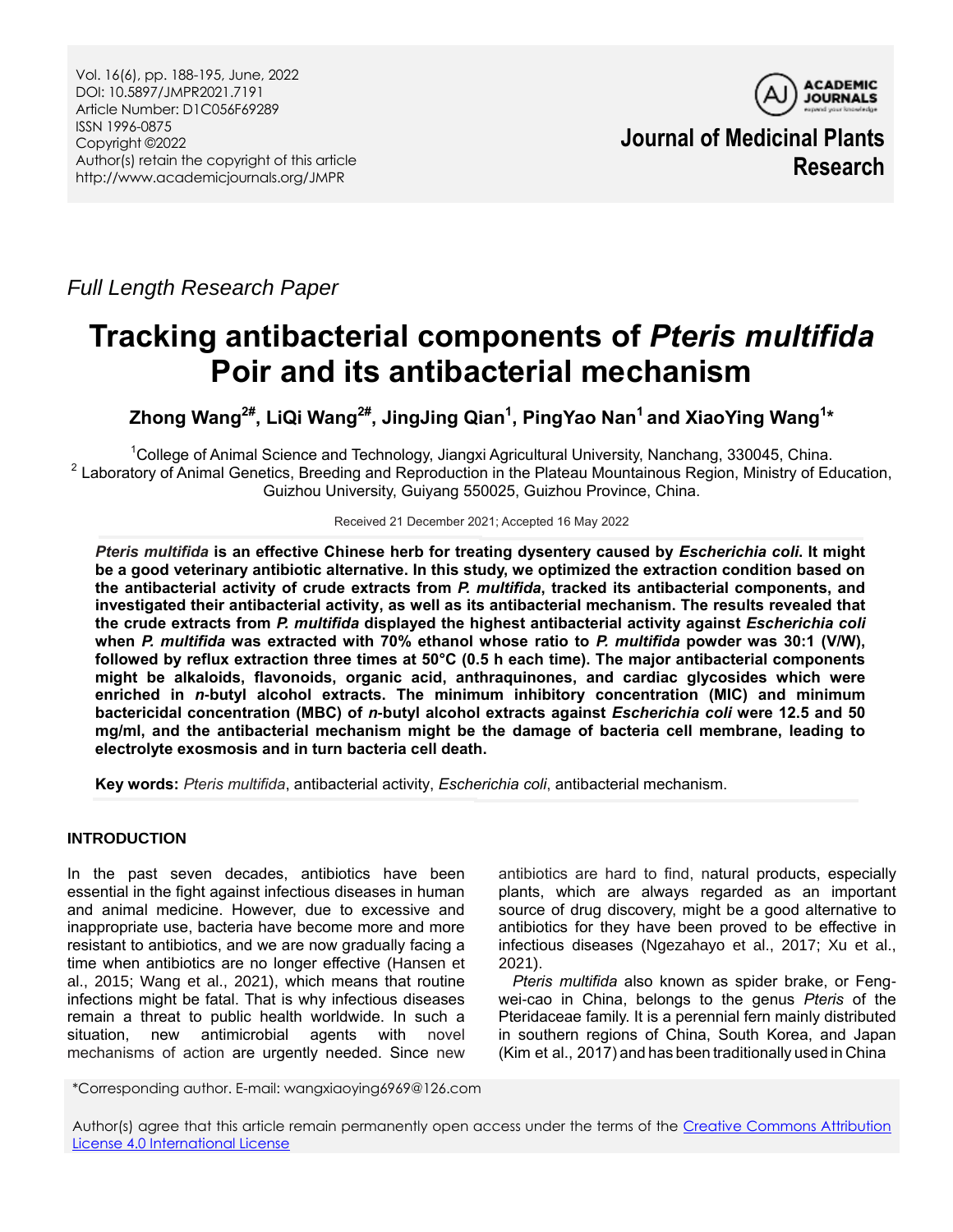| Levels | <b>Factors</b>                      |                                       |                                                                   |                            |                               |
|--------|-------------------------------------|---------------------------------------|-------------------------------------------------------------------|----------------------------|-------------------------------|
|        |                                     |                                       |                                                                   |                            |                               |
|        | <b>Ethanol</b><br>concentration (%) | <b>Extraction</b><br>temperature (°C) | Ratio of extraction solvent to<br>Pteris multifida powder (g: ml) | <b>Extraction</b><br>times | <b>Duration of extraction</b> |
|        | 50                                  | 50                                    |                                                                   |                            | 0.5                           |
|        | 60                                  | 60                                    | 20                                                                |                            |                               |
|        | 70                                  | 7Λ                                    | 30                                                                |                            |                               |

**Table 1.** Factors and levels for orthogonal tests.

Source: Authors (2022).

in China as an antimicrobial agent for treatment of cholecystitis, tonsillitis, parotitis, hepatitis, rheumatism, eczema, bacterial dysentery, hematemesis, enteritis, haematuria, diarrhea and asthma (Lu et al., 1999; Harinantenaina et al., 2008; Hao-bin et al., 2009; Shen and Qiu, 2021). Although several [constituents](file:///C:/Program%20Files%20(x86)/Youdao/Dict/7.5.2.0/resultui/dict/) such as diterpenoids, sesquiterpenoids, flavonoids, coumarins, lignans, and sterolshave been found in *P*. *multifida* previously (Lu et al., 1999; Chen et al., 2007; Harinantenaina et al., 2008; Kim et al., 2017), numerous components must remain unknown due to the complex chemical composition of plants. In this study, antibacterial activity of crude extracts against *Escherichia coli* was taken as screening index to optimize the extraction condition of *P. multifida*, and phytochemical analysis was conducted to track the active [constituents](file:///C:/Program%20Files%20(x86)/Youdao/Dict/7.5.2.0/resultui/dict/) of the extract which were potentially responsible for the antimicrobial activity, followed by the investigation of the antibacterial mechanism of the extracts, which had good antibacterial effect.

## **MATERIALS AND METHODS**

## **Plant material**

The whole plant of *P. multifida* was collected in Nanchang city of Jiangxi province, PR China, in October 2012 and identified at the College of Forestry, Jiangxi Agricultural University.

## **Chemicals and bacterial strains**

All chemicals were of analytical grade and purchased from Sinopharm Chemical Reagent CO., LTD (ShangHai, China). Mueller Hinton broth and agar were obtained from AOBOX Biotechnology CO., LTD. The following microorganisms were used as test bacteria: *Escherichia coli* ATCC 25922 was purchased from Guangdong Culture Collection Center (GuangZhou, China). Clinical isolated strains including *E. coli* K99, *Salmonella* and *Staphylococcus aureus* (MRSA) were obtained from the Chinese Academy of Agricultural Sciences (CAAS) located in Beijing.

## **Preparation of extracts**

The collected plant were washed and dried at 60°C in a constant

temperature electric oven before being grounded into fine powder. The crude extracts were prepared as follows: A total of 5 g powder of *P. multifida* was soaked in 150 ml 70% ethanol for 30 min, followed by reflux extraction for three times at 50°C (0.5 h each time). The supernatants were combined and filtered. The filtrates were evaporated to dryness at 60°C and the crude extracts were stored at 4°C and kept away from light until use (Nan et al., 2017).

#### **Orthogonal experiments design for optimization of extraction conditions**

The factors influencing antimicrobial activity of *P. multifida* extracts were examined using the orthogonal test method (Yu et al., 2007). A  $L_{18}$  (3<sup>5</sup>) orthogonal test was designed using statistical analyses which were conducted by SPSS Statistical Software Package, version 17.0 (SPSS, Chicago, IL, USA). The ethanol concentration, extraction temperature, ratio of extraction solvent to *P. multifida*  powder, extraction times and duration of extraction were taken as five inspecting factors and each factor was set at three levels (Tables 1 to 2). The size of the inhibition zone diameter was used as a test index. The range method and analysis of variance were employed for analyzing the results. The influence order of levels and factors could be estimated by the K and R values. KJm represented the sum of corresponding experiments of m levels of a column J factor and was used to evaluate the quality of the J factor where: kJm was the KJm average (kJm = KJm/3). RJ represented the range of the column J factor that responded to fluctuations at each level, that is,  $RJ = kJmax - kJmin$ , where kJmax and kJmin represents [maximum](file:///C:/Program%20Files%20(x86)/Youdao/Dict/7.5.2.0/resultui/dict/) [value](file:///C:/Program%20Files%20(x86)/Youdao/Dict/7.5.2.0/resultui/dict/) and [minimum](file:///C:/Program%20Files%20(x86)/Youdao/Dict/7.5.2.0/resultui/dict/) [value,](file:///C:/Program%20Files%20(x86)/Youdao/Dict/7.5.2.0/resultui/dict/) respectively. The highest average k value of the inhibition zone diameter represents the optimal level, and the greater R value represents the greater influence of the level on the test index. In the analysis of variance, the impact of the factor was considered statistically significant at p < 0.05 (Wang et al., 2019).

## **Determination of in vitro antibacterial activity of the extracts**

The Oxford cup method was employed to investigate the antibacterial activity *of P. multifida* extracts against test microorganism strain (Nan et al., 2017). Briefly, 0.1 ml of diluted inoculum (10<sup>6</sup> CFU/ml) from *Escherichia coli* suspension was added on the surface of MacConkey Agar, and then spread it with a sterile cotton swab. After that, sterilized Oxford cups  $(\Phi 5 mm)$  were placed on the agar medium and filled with 0.2 ml of *P. multifida* extracts. After standing for 30 min, the plates were incubated at 37°C for 18-24 h. The antibacterial activity was assessed by measuring the diameter zone. Three replicates of each sample were determined and the data were calculated as means  $\pm$ standard deviation (SD).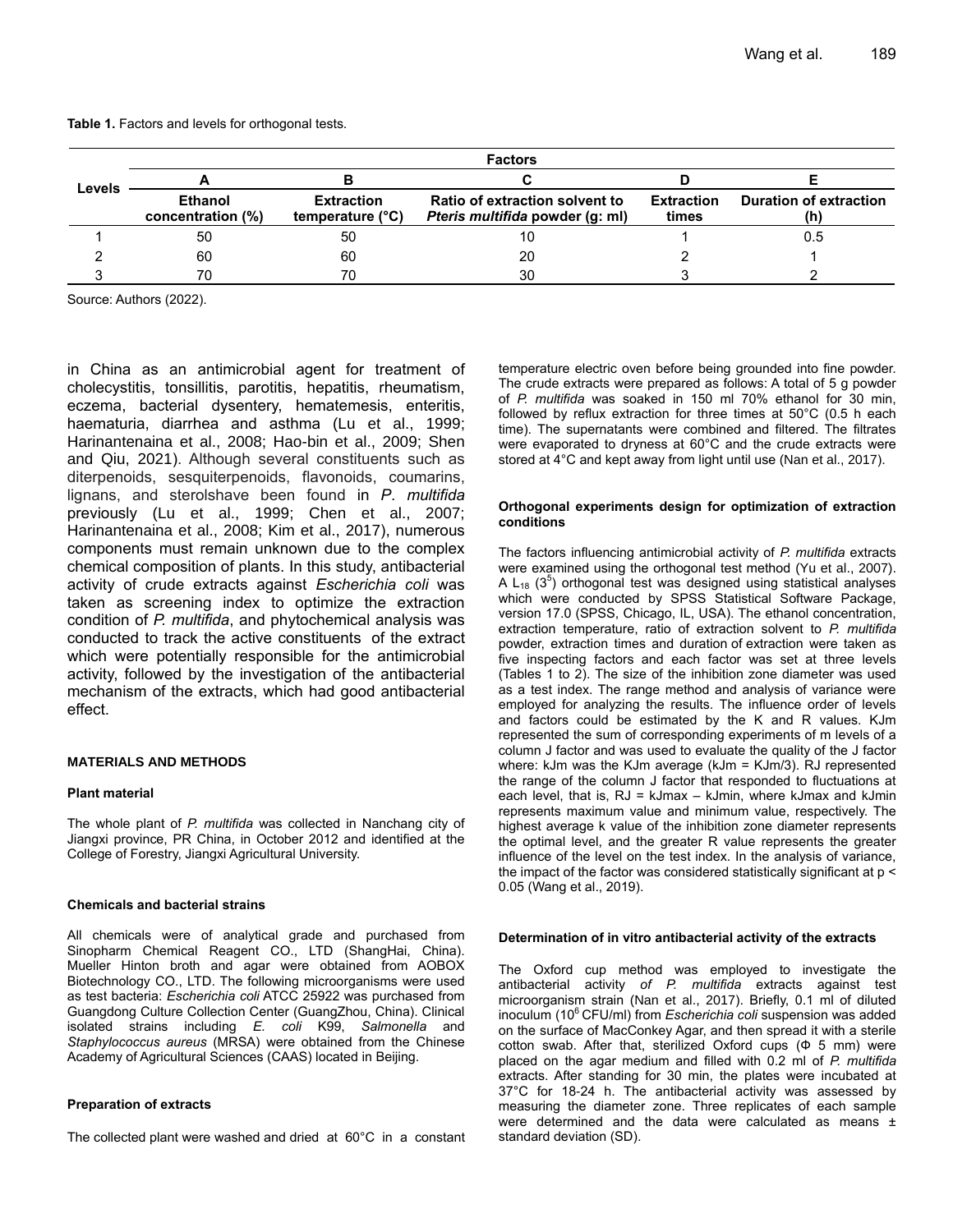## **Tracking the polarity of antibacterial active components of** *P. multifida*

The crude extract of *P. multifida* (10 g) was dissolved in 50 ml distilled water, followed by successive extraction with four solvents of varying polarity including petroleum ether, trichloromethane, ethyl acetate and *n*-butyl alcohol for three times, the organic layers were combined and evaporated to paste at 60℃ under vacuum, while the aqueous layer of each extraction was further extracted by the next solvent (Qiu, 2013). The antibacterial activity of organic fractions and the remaining aqueous fraction were screened using the Oxford cup method described previously. The screening of chemical constituents was carried out for the faction showing the highest antibacterial activity.

## **Phytochemical screening of** *n***-butyl alcohol extracts**

The crude n-butyl alcohol extract of *P. multifida* was phytochemically screened according to the methodology described by Wagner and Bladt (1996) and Wang et al., (2019). The presences of glycosides, terpenoids, alkaloids, flavonoids, phytosterols, tannins, phenolics, anthraquinones, organic acid, coumarin, inner ester, cardiac glycosides, polypeptide, etc., were analyzed.

## **Determination of antibacterial activity of** *n***-butyl alcohol extracts**

Antibacterial activities of the *n*-butyl alcohol extract from *P. multifida* against *E. coli* ATCC 25922, *E. coli* K99, *Salmonella* and *S. aureus* (MRSA) were measured according to CLSI (2013) at a final inoculum of  $5 \times 104$  colony forming units (CFU)/ml. The extracts were dissolved in 10% dimethyl sulfoxide (DMSO) and then were 2 fold diluted in a microdilution plate (96 wells) using Mueller Hinton Broth (MHB). Then 100 μl of inoculums prepared in MHB were added to each well. Afterwards, the plates were covered and incubated at 37°C for 18-24 h. Three replicates of each extract concentration were investigated against each bacterial strain. MIC was defined as the lowest concentration resulting in the inhibition of bacterial growth which was determined by visual inspection.

The DMSO was evaluated and did not impact the antibacterial activity of the extracts, so it was taken as the negative control. MBC was determined by subculturing 100 μl of the culture from the wells in which concentrations of n-butyl alcohol extracts were above the MIC on new plates of Mac Conkey Agar. These preparations were then incubated at 37°C for 18-24 h. MBC was defined as the lowest concentration of the extracts associated with no bacterial culture (Djeussi et al., 2013). The experiment was performed in triplicate.

## **Antibacterial mechanism of** *n***-butyl alcohol extracts**

In order to investigate the bactericidal mechanism of *n*-butyl alcohol extracts from *P. multifida,* a time–kill curve and a electrical conductivity curve were performed, taking *E. coli* ATCC 25922 as an example.

## **Time-kill curve assay**

The *n*-butyl alcohol extracts from *P. multifida* were added to the tube containing suspension of *E. coli* ATCC 25922 at concentration of approximately 10 $^{\circ}$  CFU/ml to obtain final concentrations of 0  $\times$ MIC,  $0.5 \times$  MIC, 1  $\times$  MIC, and 2  $\times$  MIC. The tubes were then incubated at 37°C. At 0, 2, 4, 8, 12, and 24 h, 100 μl of the sample were taken from each tube and diluted following a tenfold serial dilution in normal saline (0.9% NaCl). Then, 100 μl from each of the

dilution were cultured on Mac Conkey agar plates and incubated at 37°C for 18-24 h. Colony count of the bacterial culture was carried out after incubation. The number of colonies between 30 and 300 was used to calculate bacterial concentration at that hour. A timemortality curve was built by plotting log 10 of bacterial concentration (CFU/ml) *versus* time (hour).

## **Electrical conductivity curve assay**

The *n*-butyl alcohol extracts from *P. multifida* were added to the tube containing suspension of *E. coli* ATCC 25922 at concentration of approximately 10 $^{\circ}$  CFU/ml to obtain final concentrations of 0  $\times$ MIC,  $0.5 \times$  MIC, 1  $\times$  MIC, and 2  $\times$  MIC. The tubes were then incubated at 37°C. At 0, 2, 4, 8, 12, and 24 h, 2 ml of the sample were taken from each tube and [centrifuged](file:///C:/Program%20Files%20(x86)/Youdao/Dict/7.5.2.0/resultui/dict/) for 5 min at 5000 rpm. Thereafter, the [supernatant](javascript:;) was diluted 20 times before determination of its electrical conductivity. MHB was taken as control. A time- electrical conductivity curve was built by plotting electrical conductivity *versus* time (hour).

# **RESULTS**

# **Optimization of extraction conditions**

Range analysis results of the orthogonal tests showed that the best level combination of the 5 test factors was A3B1C3D3E1, namely, the crude extracts of *P. multifida* showed the strongest antibacterial activity against *E. coli* ATCC 25922 using the following extraction condition: the ethanol concentration, extraction temperature, ratio of extraction solvent to *P. multifida* powder, extraction times and duration of extraction of were 70%, 50°C, 30:1 (V/W), three times, and 0.5 h, respectively. When ranked by the R values for each factor, their influence on antibacterial activity of the crude extracts decreased in the order: duration of extraction > extraction times > extraction temperature > ratio of extraction solvent to *P. multifida* powder > ethanol concentration (Table 2).

# **Tracking the polarity of antibacterial components of**  *P. multifida*

The polarity of antibacterial components of *P. multifida* was traced by liquid-liquid extraction. The results shown in Table 3 suggested that the extracts of different polarity showed different degree of antibacterial activity. The ethyl acetate and *n*-butyl alcohol extracts showed significantly stronger antibacterial activity than the other extracts (P<0.05).

# **Phytochemical screening of** *n***-butyl alcohol extracts**

The preliminary phytochemical screening for various constituents showed that *n*-butyl alcohol extracts were rich in a wide variety of secondary metabolites such as alkaloids, flavonoids, organic acid, anthraquinones, and cardiac glycosides, while phytosterols, terpenoid, coumarin, and inner ester were not detected in the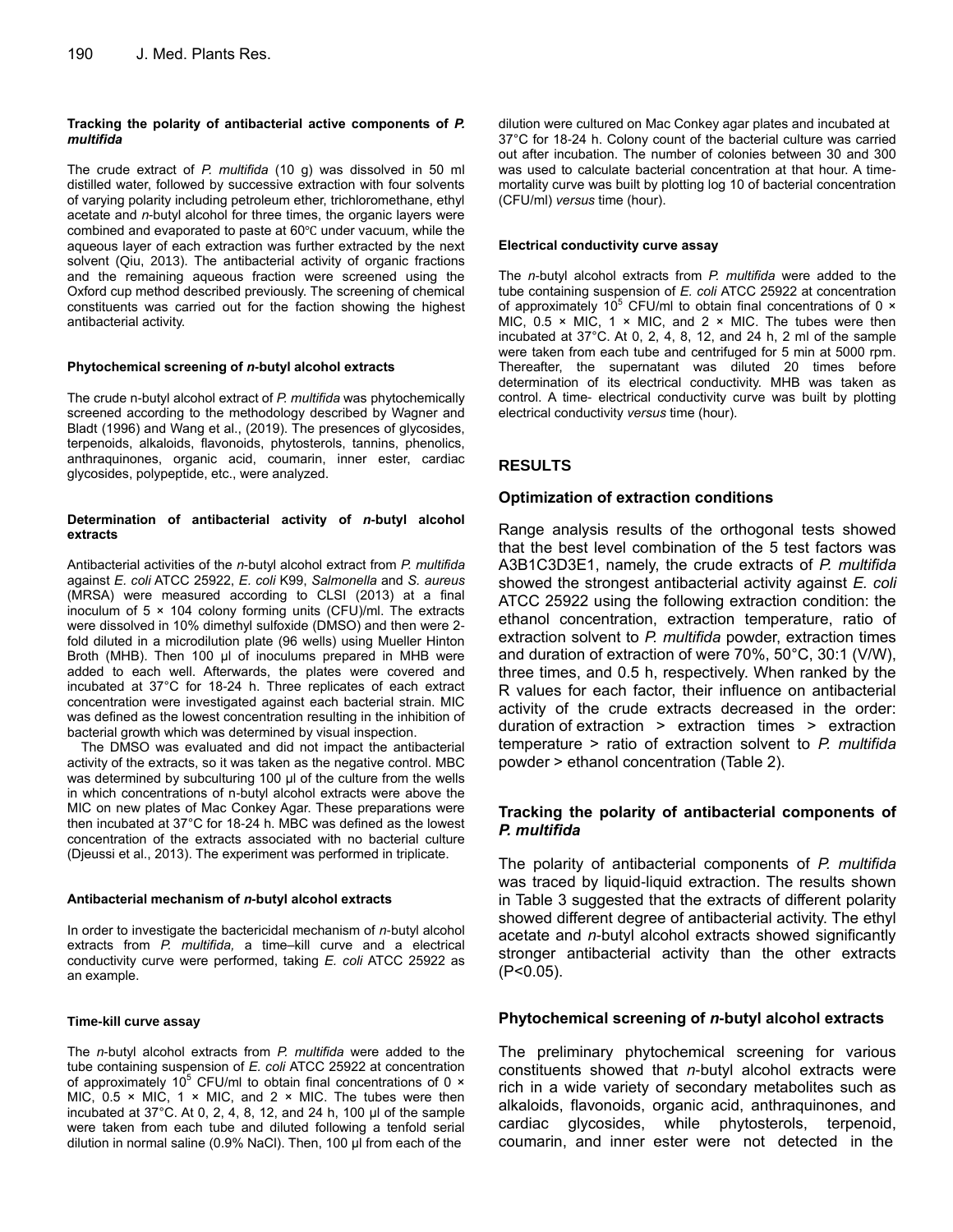|                   | <b>Factors</b>                            |                                                  |                                                                             |                            |                                      |                |
|-------------------|-------------------------------------------|--------------------------------------------------|-----------------------------------------------------------------------------|----------------------------|--------------------------------------|----------------|
| <b>Experiment</b> | <b>Ethanol</b><br>concentration<br>$(\%)$ | <b>Extraction</b><br>temperature<br>$(^\circ C)$ | <b>Ratio of extraction</b><br>solvent to Pteris multifida<br>powder (g: ml) | <b>Extraction</b><br>times | <b>Duration of extraction</b><br>(h) | <b>Results</b> |
|                   |                                           |                                                  |                                                                             |                            |                                      | 15.71          |
|                   |                                           |                                                  |                                                                             |                            | 2                                    | 14.00          |
|                   |                                           |                                                  |                                                                             |                            | 3                                    | 15.69          |
|                   |                                           |                                                  |                                                                             |                            |                                      | 17.13          |
|                   |                                           |                                                  |                                                                             |                            | 3                                    | 16.00          |
|                   |                                           |                                                  |                                                                             |                            |                                      | 16.00          |
|                   |                                           |                                                  |                                                                             |                            |                                      | 15.12          |
|                   |                                           |                                                  |                                                                             |                            |                                      | 15.95          |
| 9                 |                                           |                                                  |                                                                             |                            |                                      | 14.70          |
| 10                |                                           |                                                  |                                                                             |                            | 2                                    | 16.68          |
| 11                |                                           |                                                  |                                                                             |                            | 3                                    | 15.00          |
| 12                |                                           |                                                  |                                                                             |                            |                                      | 17.00          |
| 13                |                                           |                                                  |                                                                             |                            |                                      | 16.02          |
| 14                |                                           |                                                  |                                                                             |                            |                                      | 15.42          |
| 15                |                                           |                                                  |                                                                             |                            | 3                                    | 15.03          |
| 16                |                                           |                                                  |                                                                             |                            |                                      | 17.32          |
| 17                |                                           |                                                  |                                                                             |                            |                                      | 18.89          |
| 18                |                                           |                                                  | 2                                                                           |                            | 2                                    | 13.72          |
| K <sub>1</sub>    | 15.680                                    | 16.330                                           | 16.077                                                                      | 15.162                     | 16.595                               |                |
| K <sub>2</sub>    | 15.933                                    | 15.877                                           | 15.310                                                                      | 16.072                     | 15.275                               |                |
| K <sub>3</sub>    | 15.950                                    | 15.357                                           | 16.177                                                                      | 16.330                     | 15.693                               |                |
| ${\sf R}$         | 0.270                                     | 0.973                                            | 0.867                                                                       | 1.168                      | 1.320                                |                |

Source: Authors (2022).

**Table 3.** Antibacterial activity of different polar fractions on Escherichia coli and the extraction rate.

| <b>Extracts of different polarity</b> | Inhibition zone(mm) | Extraction amount(q) | <b>Extraction rate(%)</b> |
|---------------------------------------|---------------------|----------------------|---------------------------|
| Petroleum ether extracts              | $15.06 \pm 0.02^a$  | 1.0901               | 11.38                     |
| Trichloromethane extracts             | $14.00 \pm 0.00^a$  | 0.7064               | 7.37                      |
| Ethyl acetate extracts                | $19.71 \pm 0.01^b$  | 0.1336               | 1.39                      |
| N-butyl alcohol extracts              | $19.10 \pm 0.02^b$  | 0.2798               | 2.92                      |
| Aqueous extracts                      | $13.35 \pm 0.03^a$  | 7.3732               | 76.94                     |

Different letters represent that significant difference was found between groups (P < 0. 05). Source: Authors (2022).

extracts (Table 4).

## **Determination of antibacterial activity of** *n***-butyl alcohol extracts**

MIC and MBC of *n-butyl alcohol* extracts from *P. multifida* against *E. coli* ATCC 25922, *E. coli* K99, *Salmonella* and *S. aureus* (MRSA) are shown in Table 5. It can be seen that the MIC of *n-butyl alcohol* extracts from *P. multifida* against *E. coli* ATCC 25922, *Salmonella and S. aureus*

(MRSA) was 12.5 mg/ml, which was half of that against *E. coli* K99 (25 mg/ml). And its MBC against *S. aureus* (MRSA) (25 mg/ml) was half of those against the other bacteria (50 mg/ml).

## **Antibacterial mechanism of** *n***-butyl alcohol extracts**

# *Time-kill curve assay*

The time-kill curve of *n*-butyl alcohol extract from *P.*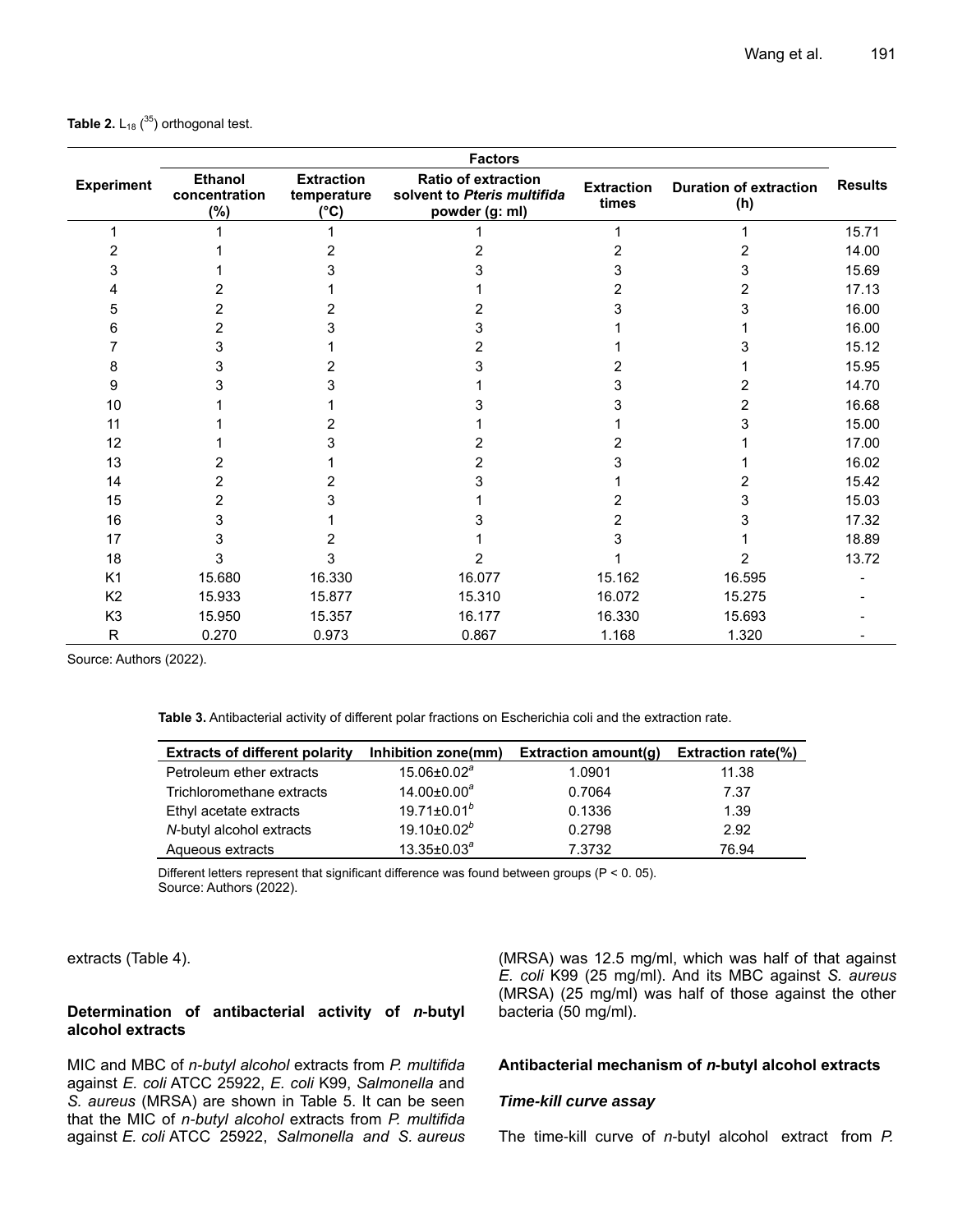| S/N | Major phytoconstituents detected | <b>Score</b> |
|-----|----------------------------------|--------------|
|     | Tannins, phenolics               | 土            |
| 2   | Organic acid                     | +            |
| 3   | Alkaloids                        | $\ddot{}$    |
| 4   | Flavanoids                       | +            |
| 5   | Carbohydrate                     | 土            |
| 6   | Phytosterols, terpenoid          |              |
|     | Anthraquinones                   | +            |
| 8   | Coumarin, inner ester            |              |
| 9   | Cardiac glycosides               | +            |
| 10  | Polypeptide, glycosides          | Ŧ            |

|  | Table 4. Phytochemical screening of n-butyl alcohol extracts of P. multifida. |
|--|-------------------------------------------------------------------------------|
|--|-------------------------------------------------------------------------------|

+, presence; -, absence; ±, presence in traces.

Source: Authors (2022)

**Table 5.** MIC and MBC of n-butyl alcohol extracts from P. multifida against four bacteria.

|            | E. coli ATCC 25922 | E. coli K99 | <b>Salmonella</b> | S. aureus (MRSA) |
|------------|--------------------|-------------|-------------------|------------------|
| MIC(mg/ml) | 1つ に<br>ت          | 25          | 12.5              | 1つ に<br>ں ک      |
| MBC(mg/ml) | 50                 | 50          | 50                | 25               |

MIC, Minimal inhibitory concentration; MBC, Minimal bactericidal concentration. Source: Authors (2022).

*multifida* against *E. coli* ATCC 25922 shown in Figure 1 revealed that the log rates significantly decreased. The *n*butyl alcohol extract significantly inhibited the bacterium at the concentration of  $1 \times$  MIC after 4 h incubation. The *n*-butyl alcohol extract completely eradicated the bacterium at the concentration of  $2 \times$  MIC after 4 h incubation. The *n*-butyl alcohol extract at the concentration of 0.5 × MIC had no antibacterial effect against *E. coli* ATCC 25922.

# *Electrical conductivity curve assay*

It can be seen from the Figure 1 that with the extension of time, the conductivity of *E. coli* treated with 0.5 MIC *n*butanol and untreated samples increased slowly and steadily; the conductivity of *E. coli* treated with 1 MIC *n*butanol increased continuously until 8 h, and then developed steadily. Therefore, under 1 MIC, the *n*-butanol part can destroy the cell membrane of *E. coli* and make a lot of electrolytes in the cell seep out, and the *n*-butanol part at 0.5 MIC has no obvious effect on the cell membrane of *E. coli*. As shown in Figure 2, the electrical conductivity of *E. coli* ATCC 25922 treated with *n*-butyl alcohol extract at the concentration of  $0.5 \times$  MIC increased slowly and steadily as that in the control group; while the conductivity of *E. coli* ATCC 25922 treated with *n*-butyl alcohol extract at the concentration of 1 × MIC showed an obvious increase before 8 h incubation.

# **DISCUSSION**

Recently, the large-scale application of veterinary antibiotics leads to drug resistance and drug residue in animal-derived food and the environment, in turn causing public health problems, and ecological and environmental problems. Developing alternatives to antibiotics in both animal agriculture and human medicine is of great significance. It has been reported that *P. multifida* was effective in treatment of dysentery caused by *S. aureus* and *E. coli* (Hu et al., 2008; Yin et al., 2018; Wei et al., 2020). In this paper, we aimed to preliminarily study a veterinary antibiotic alternative by tracking antibacterial components from *P. multifida*. Based on the antibacterial activity of crude extracts against *E. coli*, further study on chemical composition, antibacterial activity against different bacteria and antibacterial mechanism of the extracts showing good antibacterial effect were further studied.

In most studies on extraction of *P. multifida*, the amount of total flavonoids extracted was traditionally taken as screening index for antibacterial [constituent](file:///C:/Program%20Files%20(x86)/Youdao/Dict/7.5.2.0/resultui/dict/) tracking. As well known, however, there are many other antibacterial components in herb extracts such as terpenoids, organic acids, alkaloids, anthraquinones, and cardiac glycosides.

Therefore, we might miss some [constituents](file:///C:/Program%20Files%20(x86)/Youdao/Dict/7.5.2.0/resultui/dict/) showing strong antibacterial activity if only flavonoids were evaluated. Since [diarrhea](file:///C:/Program%20Files%20(x86)/Youdao/Dict/7.5.2.0/resultui/dict/) caused by *E. coli* is an important disease in animal husbandry, we used the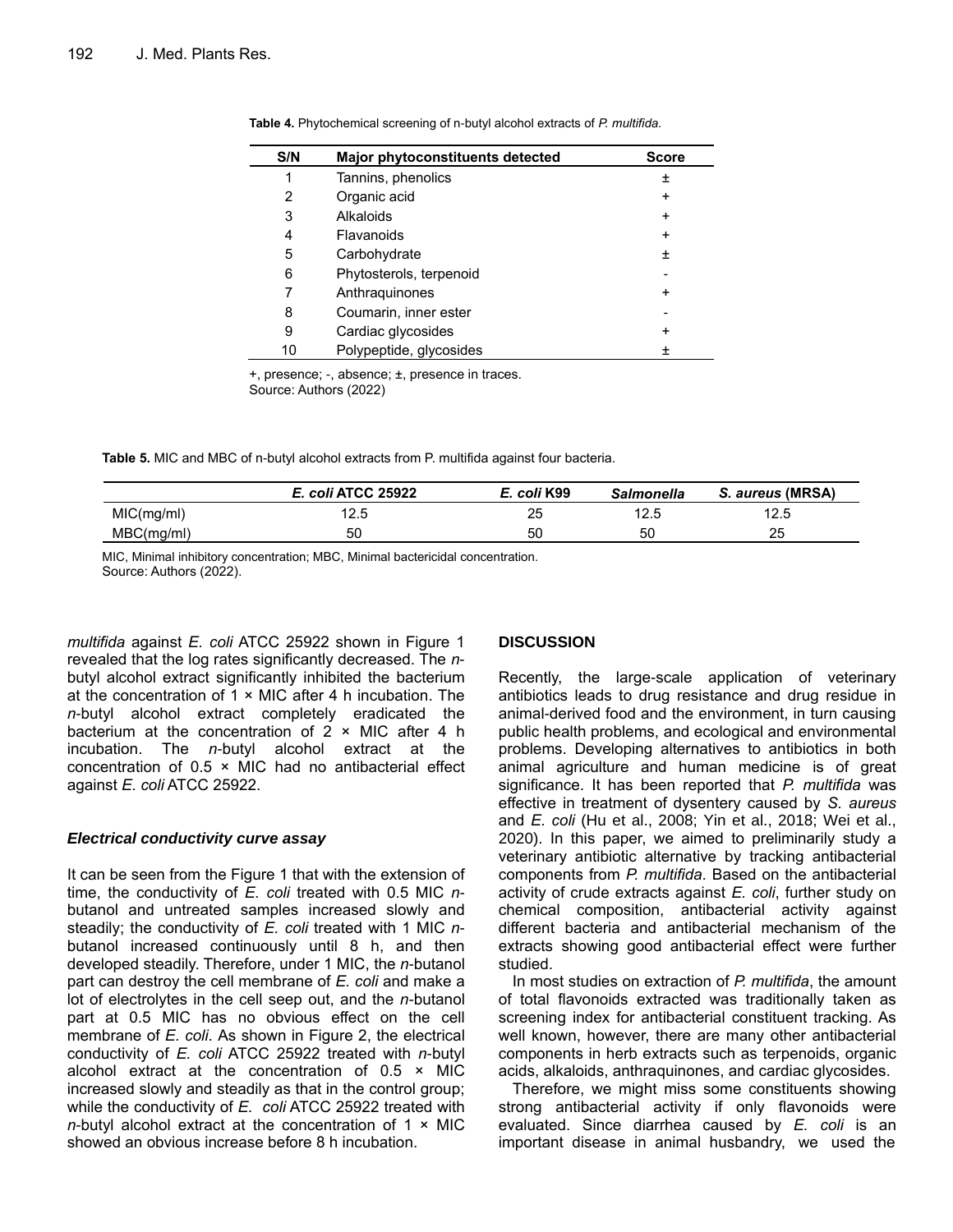

**Figure 1.** Time-kill curves of n-butyl alcohol extracts against Escherichia coli ATCC 25922. Source: Authors (2022).



**Figure 2.** Conductivity curves of n-butyl alcohol extracts against Escherichia coli ATCC 25922. Source: Authors (2022).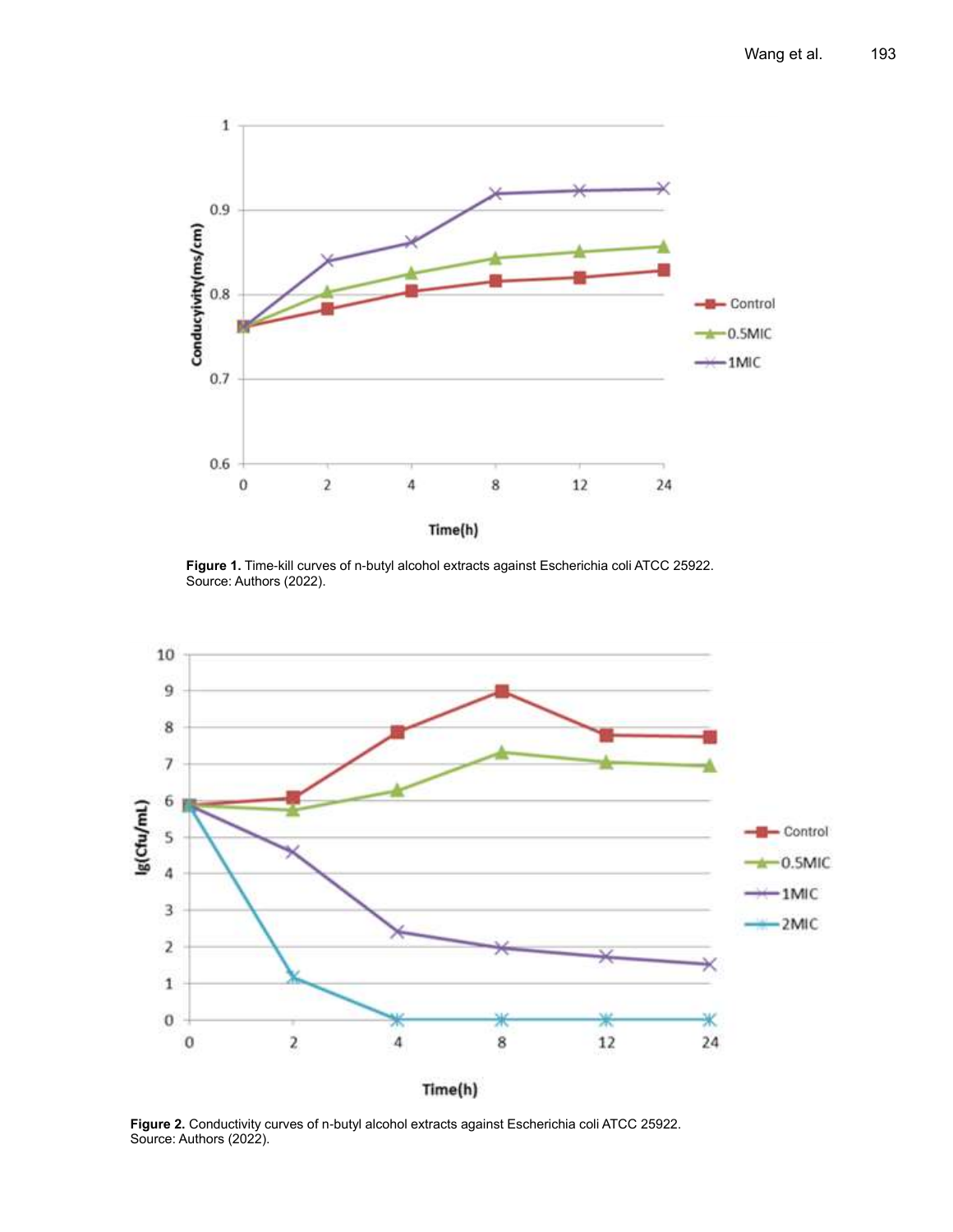optimize the extraction of components with strong antibacterial activity.

The extracts from ethyl acetate and *n*-butyl alcohol showed stronger antibacterial activity than the other extracts, suggesting that antibacterial components are of medium polarity. Since *n*-butyl alcohol extracts had higher extraction efficiency, they were selected for further investigation. Various constituents such as alkaloids, flavonoids, organic acid, anthraquinones, and cardiac glycosides were found in n-butyl alcohol extracts, laying a foundation for the later separation of antibacterial components. Hu et al. (2008) reported that MIC and MBC of methanol extracts of *P. multifida* and essential oils of *P. multifida* extracted with diethyl ether against *E. coli* ATCC 25922 were both > 72 mg/ml, which were higher than those of *n*-butyl alcohol extracts in this study (MIC 12.5 mg/ml, MBC 50 mg/ml). This indicated that component with stronger antibacterial activity against *E. coli* causing [diarrhea](file:///C:/Program%20Files%20(x86)/Youdao/Dict/7.5.2.0/resultui/dict/) might be investigated from *n*-butyl alcohol extracts.

Cell membrane is the most important protective barrier in living cells. It plays a significant role in maintaining the stability of cell environment. The permeability of cell membrane is a representative indicator of physiological function of cells. Conductivity is a parameter to measure ion strength inside and outside cells. It is related to the number of ions and the concentration of electrolytes inside and outside cells. The conductivity of bacterial suspension can reflect the electrolyte penetration in bacterial cells (Zhou et al., 2001). The results of conductivity curve indicated that *n*-butyl alcohol extract at the concentration of  $1 \times$  MIC could destroy bacteria cell membrane, leading to electrolyte exosmosis and in turn bacteria cell death, while *n*-butyl alcohol extract at the concentration of 0.5 × MIC had no impact on bacteria cell membrane. This explained why  $0.5 \times$  MIC could not inhibit the growth of bacteria while  $1 \times$  MIC and  $2 \times$  MIC showed significant antibacterial activity.

# **Conclusion**

When *P. multifida* was extracted with 70% ethanol whose ratio to *P. multifida* powder was 30:1 (V/W), followed by reflux extraction for three times at 50°C (0.5 h each time), the crude extracts showed the highest antibacterial activity against *E. coli* ATCC 25922. Taking antibacterial activity as index for extraction would be helpful to find out the antibacterial components. It was also discovered that antibacterial components were enriched in ethyl acetate and *n*-butyl alcohol extracts, which were of medium polarity. Further study showed that *n*-butyl alcohol extracts were rich in various [constituents](javascript:;) such as alkaloids, flavonoids, organic acid, anthraquinones, and cardiac glycosides. The *n*-butyl alcohol extracts displayed strong antibacterial effect against *E. coli* ATCC 25922 when its concentrations were above 1× MIC. The antibacterial mechanism of *n*-butyl alcohol extracts might be the damage of bacteria cell membrane, leading to electrolyte exosmosis and in turn bacteria cell death.

# **CONFLICT OF INTERESTS**

The authors have not declared any conflict of interests.

# **ACKNOWLEDGEMENTS**

The authors appreciate the information that was provided by the referenced authors for this study. This work was financially supported by Key Research and Development Project of Jiangxi Province (20161BBF60088), Cultivation Project of Guizhou University [2020] No.58, Key Research and Development Project of Jiangxi Province (20171BBF60054) and Science and Technology Projects of Jiangxi Provincial Education Department (GJJ180184).

## **REFERENCES**

- Chen Y, Chang F, Lin Y, Wang L, Chen J, Wu Y, Wu M (2007). Identification of phenolic antioxidants from sword brake fern (pteris ensiformis burm.). Food Chemistry 105(1):48-56.
- Djeussi DE, Noumedem JA, Seukep JA, Fankam AG, Voukeng IK, Tankeo SB, Nkuete AH, Kuete V (2013). Antibacterial activities of selected edible plants extracts against multidrug-resistant gramnegative bacteria. BMC Complementary and Alternative Medicine 13(1):1-8.
- Hansen MP, Hoffmann TC, McCullough AR, van Driel ML, Del Mar CB (2015). Antibiotic resistance: what are the opportunities for primary care in alleviating the crisis? Frontiers in Public Health 3:5.
- Hao-bin H, Xu-dong Z, Huai-sheng H, Hong C (2009). Three antibacterial compounds from the roots of pteris multifida. Chemistry of Natural Compounds 45(1):45-48.
- Harinantenaina L, Matsunami K, Otsuka H (2008). Chemical and biologically active constituents of *pteris multifida*. Journal of Natural Medicines 62(4):452-455.
- Hu HB, Cao H, Jian YF, Zheng XD, Liu JX (2008). Chemical constituents and antimicrobial activities of extracts from pteris multifida. Chemistry of Natural Compounds 44(1)106-108.
- Kim JW, Kim HP, Sung SH (2017). Cytotoxic pterosins from pteris multifida roots against hct116 human colon cancer cells. Bioorganic and Medicinal Chemistry Letters 27(14):3144-3147.
- Lu H, Hu J, Zhang LX, Tan RX (1999). Bioactive constituents from pteris multifida. Planta Medica, 65(06):586-587.
- Nan PY, Wang XY, Huang XY (2017). Method selection for in vitro antibacterial activity test of ethanol extract of pteris multifda poir. Chinese Journal of Veterinary Medicine 53:62-64.
- Ngezahayo J, Ribeiro SO, Fontaine V, Hari L, Stévigny C (2017). In vitro study of five herbs used against microbial infections in burundi. Phytotherapy Research 31(10):1571-1578.
- Qiu F (2013). Natural pharmaceutical chemistry [M]. Beijing: Tsinghua University Press (In chinese).
- Shen JH, Qiu HT (2021). Relaxation mechanism of ethanol extracts from pteris multifda poir on the tracheal airway smooth muscle of mice. Journal of South-Central University for Nationalities (Natural Science Edition) 40:138-143.
- Wagner H, Bladt S (1996). Plants drug analysis: a thin layer chromatography atlas, 2nd edn. Berlin: springer.
- Wang LQ, Lv SM, Wang XY, Liu BS, Wang Z (2021). Ferrate (vl) oxidation ls an effective and safe way todegrade residual colistin a last resort antibiotic in wastewater. Frontiers in Veterinary Science P 8.
- Wang Z, Wang X, Tian H, Wei Q, Liu B, Bao G, Liao M, Peng J, Huang